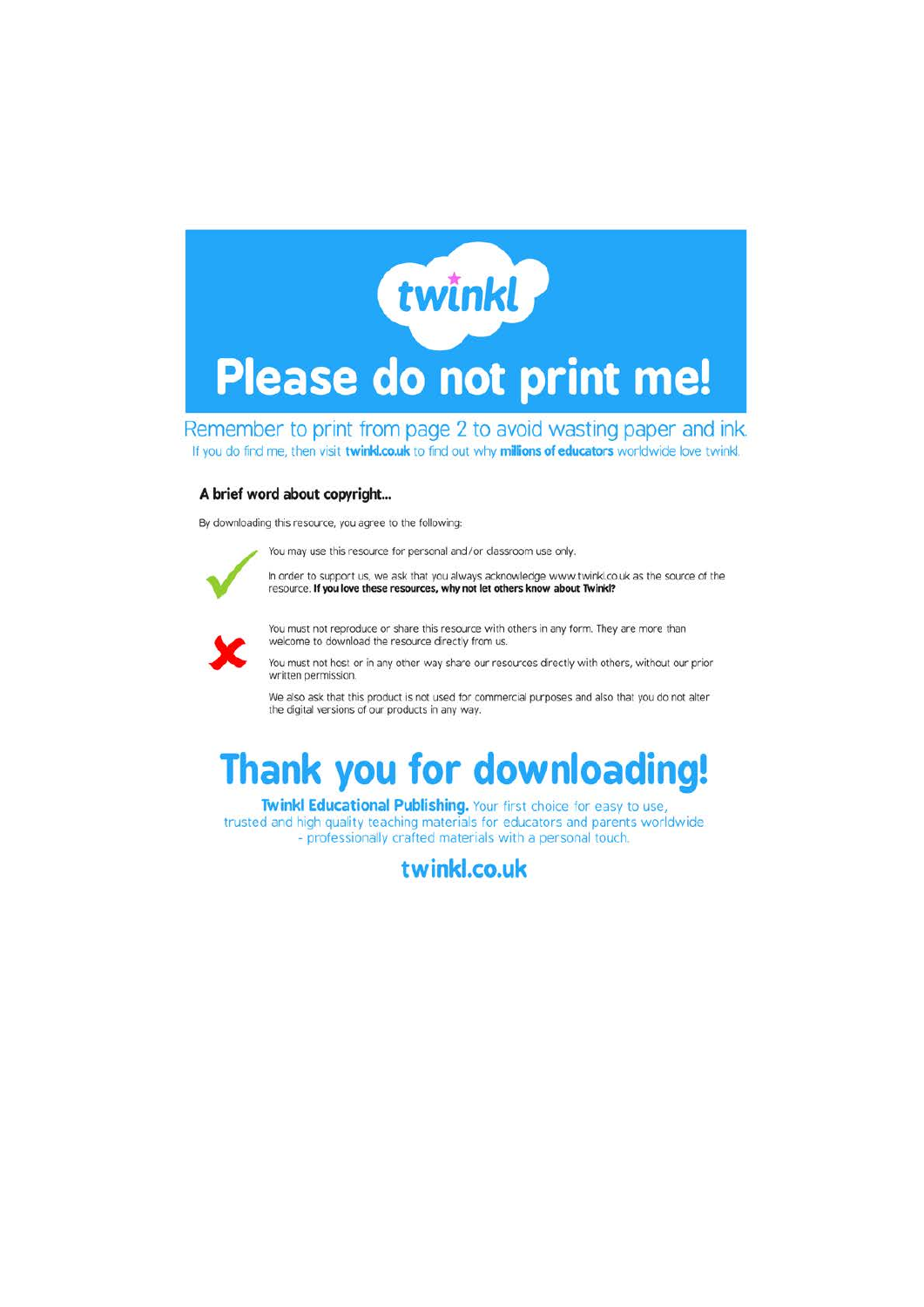

### Supplies

- Selection of paints
- Paint brush
- Felt tip pens
- White paper or card







1 Print a handprint into the middle of the paper with the fingers spread out. Then leave to dry.



4 Now give the firefighters a hose! To do this, paint a line along the middle of each finger to give the impression that the firefighters are holding the hose.



Now make some faces for the firefighters. To do this place a thumb print onto the top of each finger, then leave to dry.



5 Use some blue paint to paint some water droplets coming out of the end of the hose.



Using a little finger, add a finger print on the top of each face to form the firefighter's hats. You may want use a thin brush to add a rim to the hat. Then leave to dry.



6 Add detail to the fire hats using yellow or black felt tip pen.

7 Using a black felt tip pen, draw features onto the firefighter's faces.

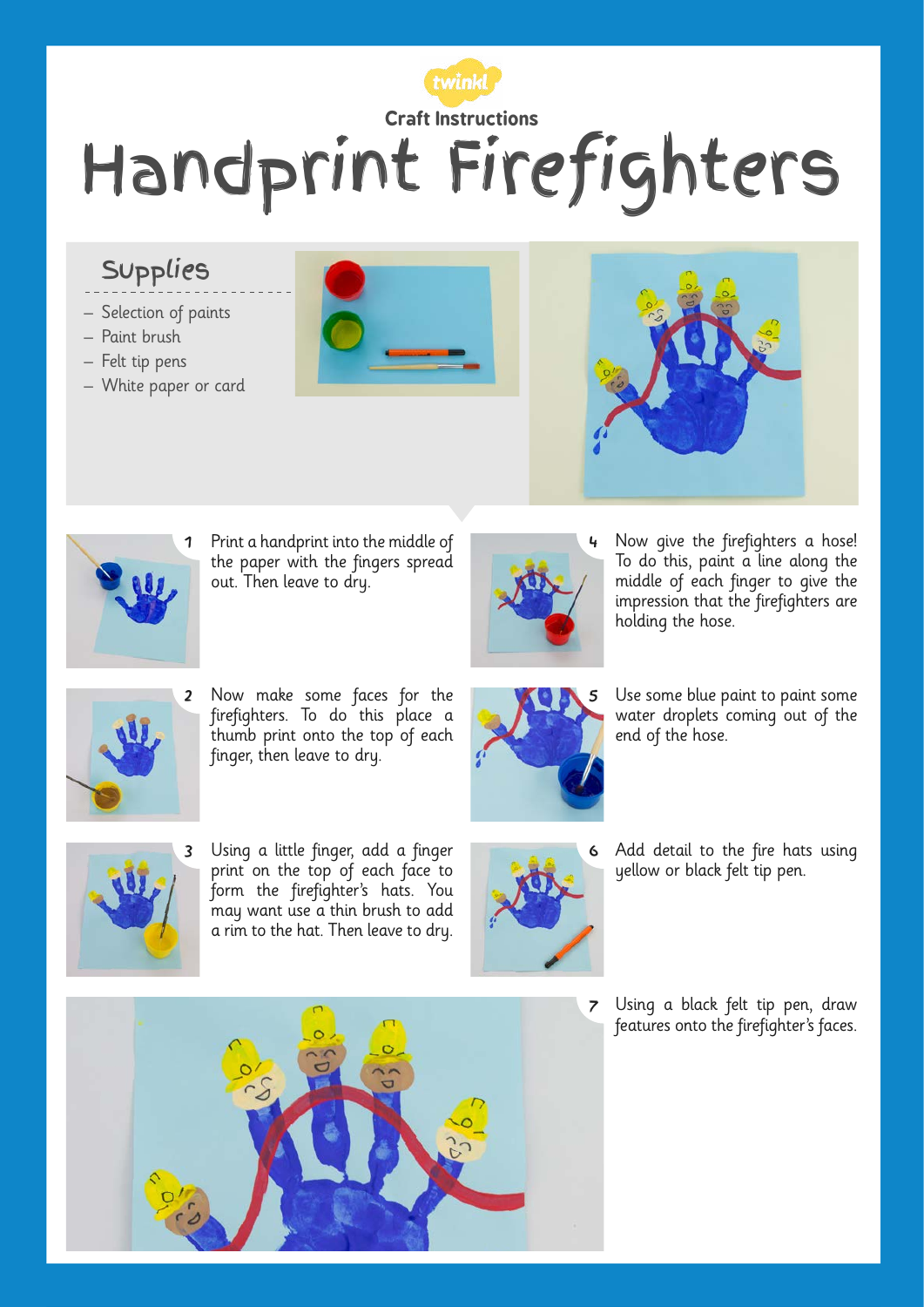

#### Supplies

- Selection of paints
- Paint brush
- Felt tip pens
- White paper or card

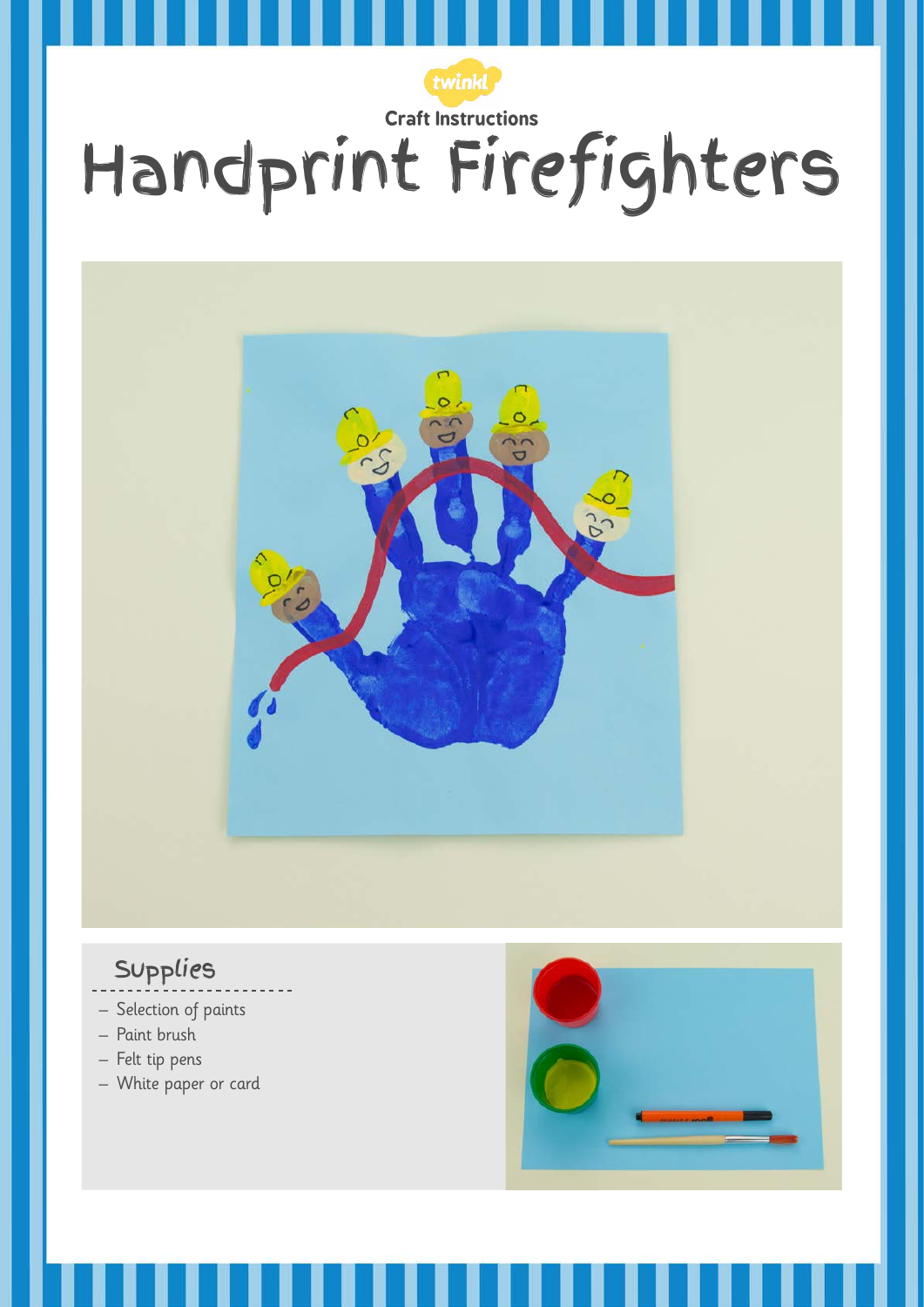



Step 1. Print a handprint into the middle of the paper with the fingers spread out. Then leave to dry.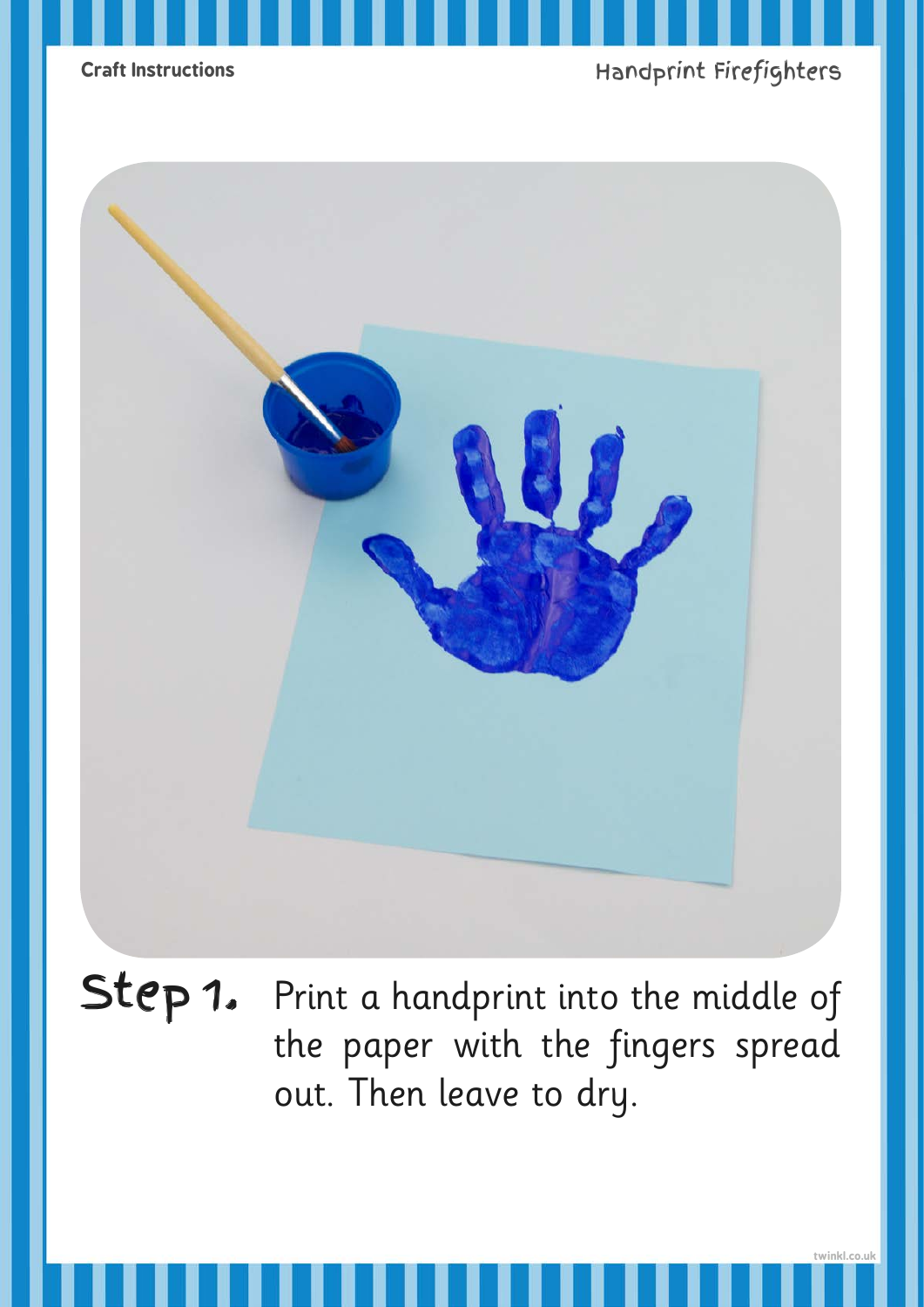

Step 2. Now make some faces for the firefighters. To do this place a thumb print onto the top of each finger, then leave to dry.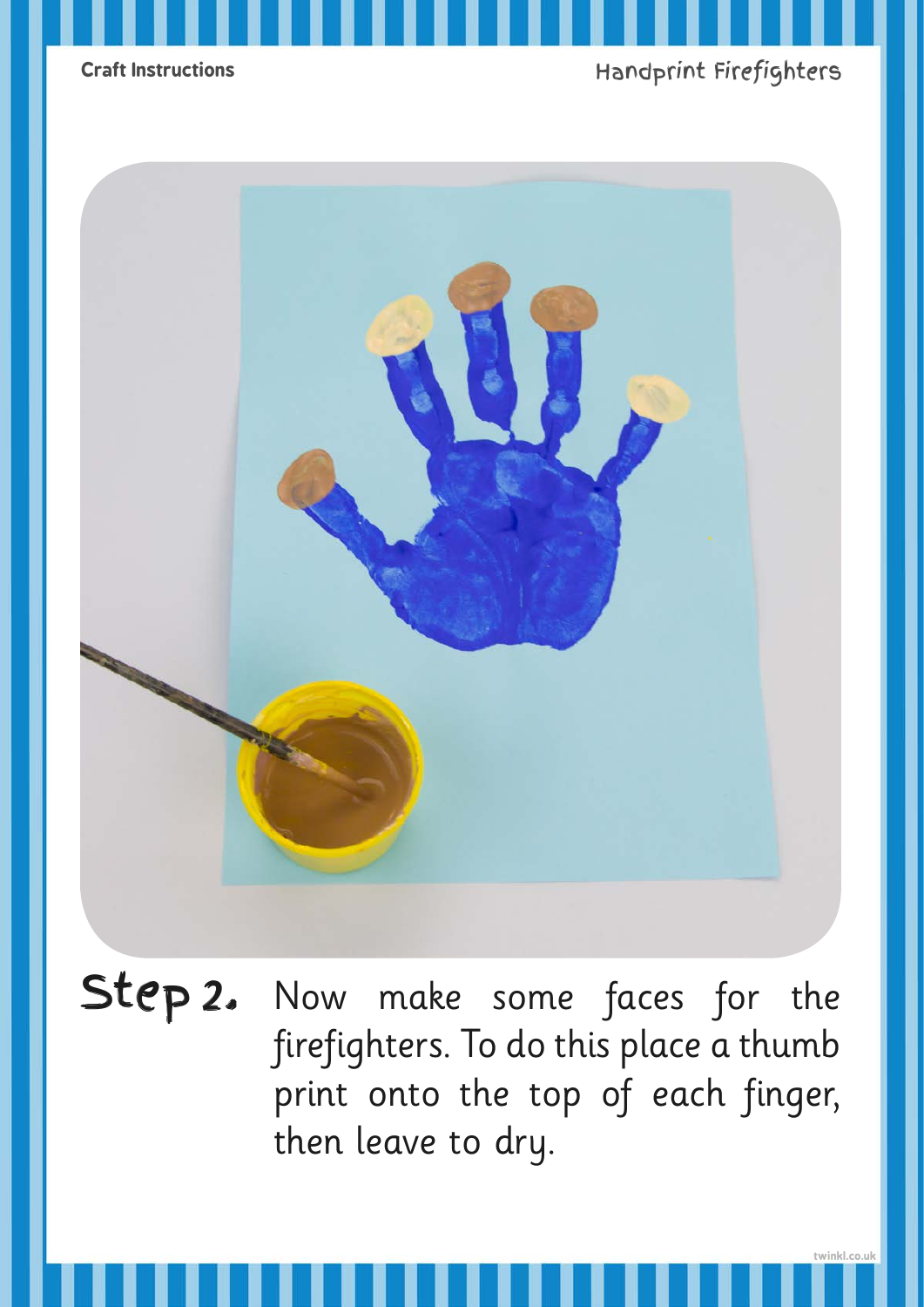



Step 3. Using a little finger, add a finger print on the top of each face to form the firefighter's hats. You may want use a thin brush to add a rim to the hat. Then leave to dry.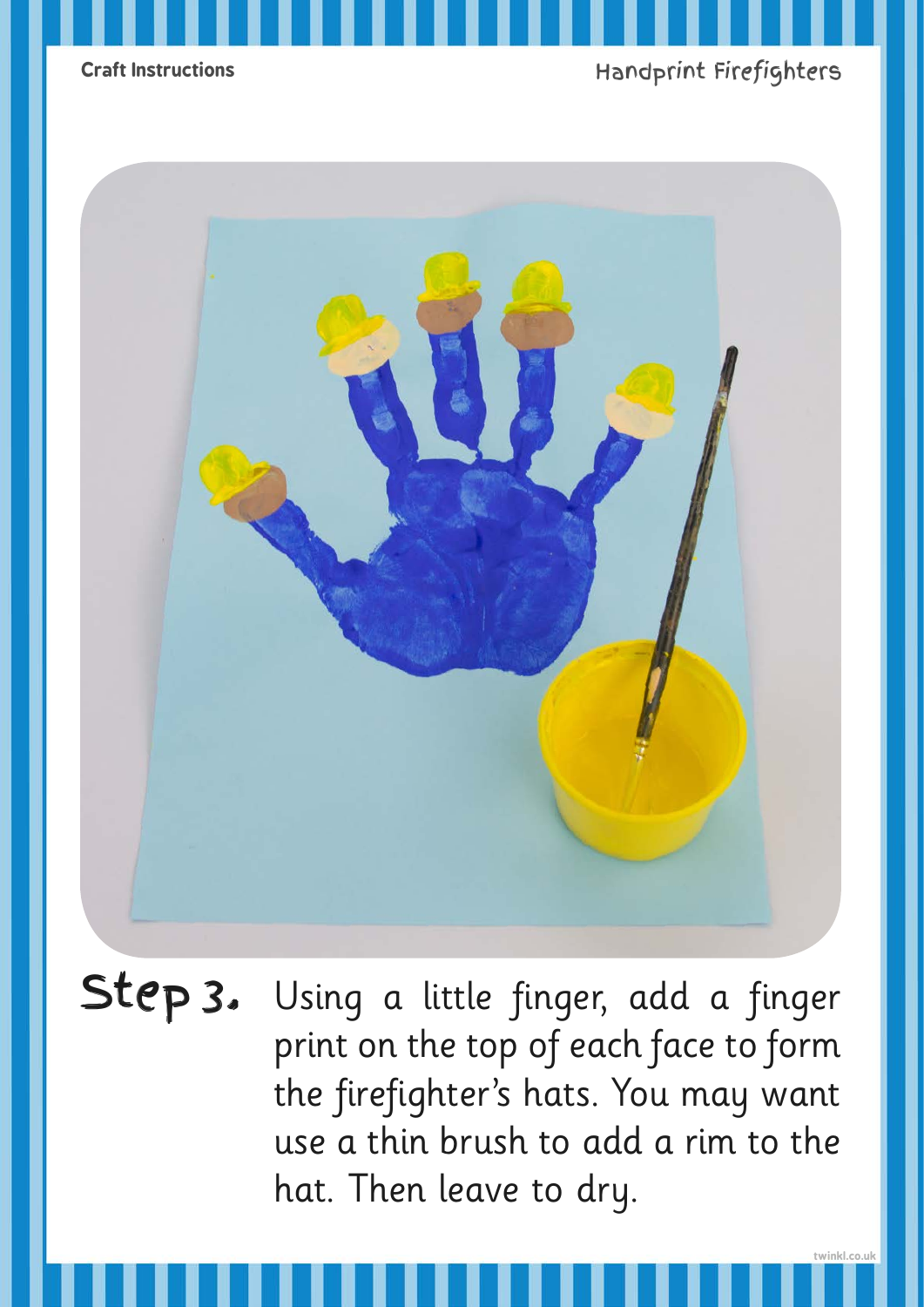



Step 4. Now give the firefighters a hose! To do this, paint a line along the middle of each finger to give the impression that the firefighters are holding the hose.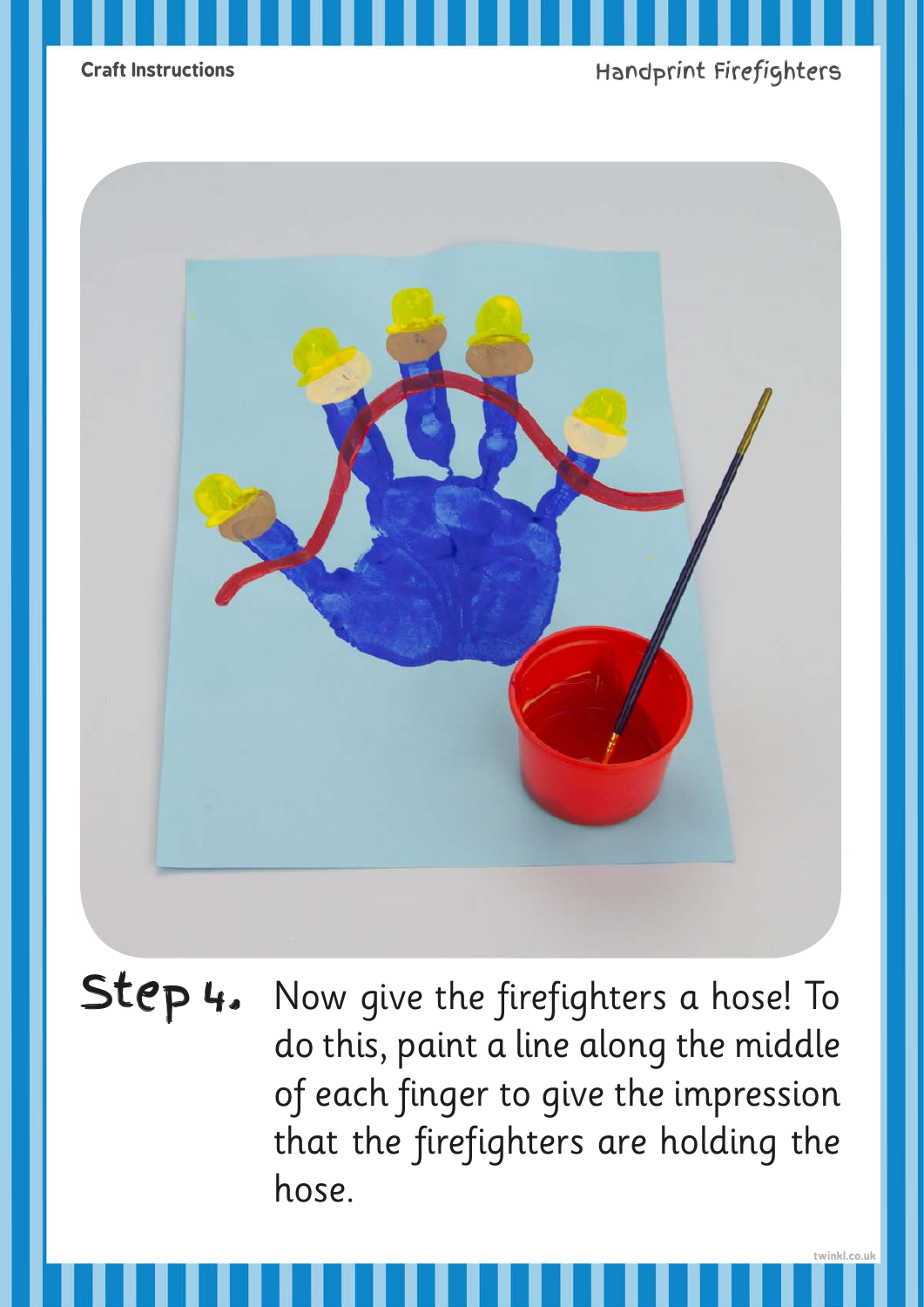



Step 5. Use some blue paint to paint some water droplets coming out of the end of the hose.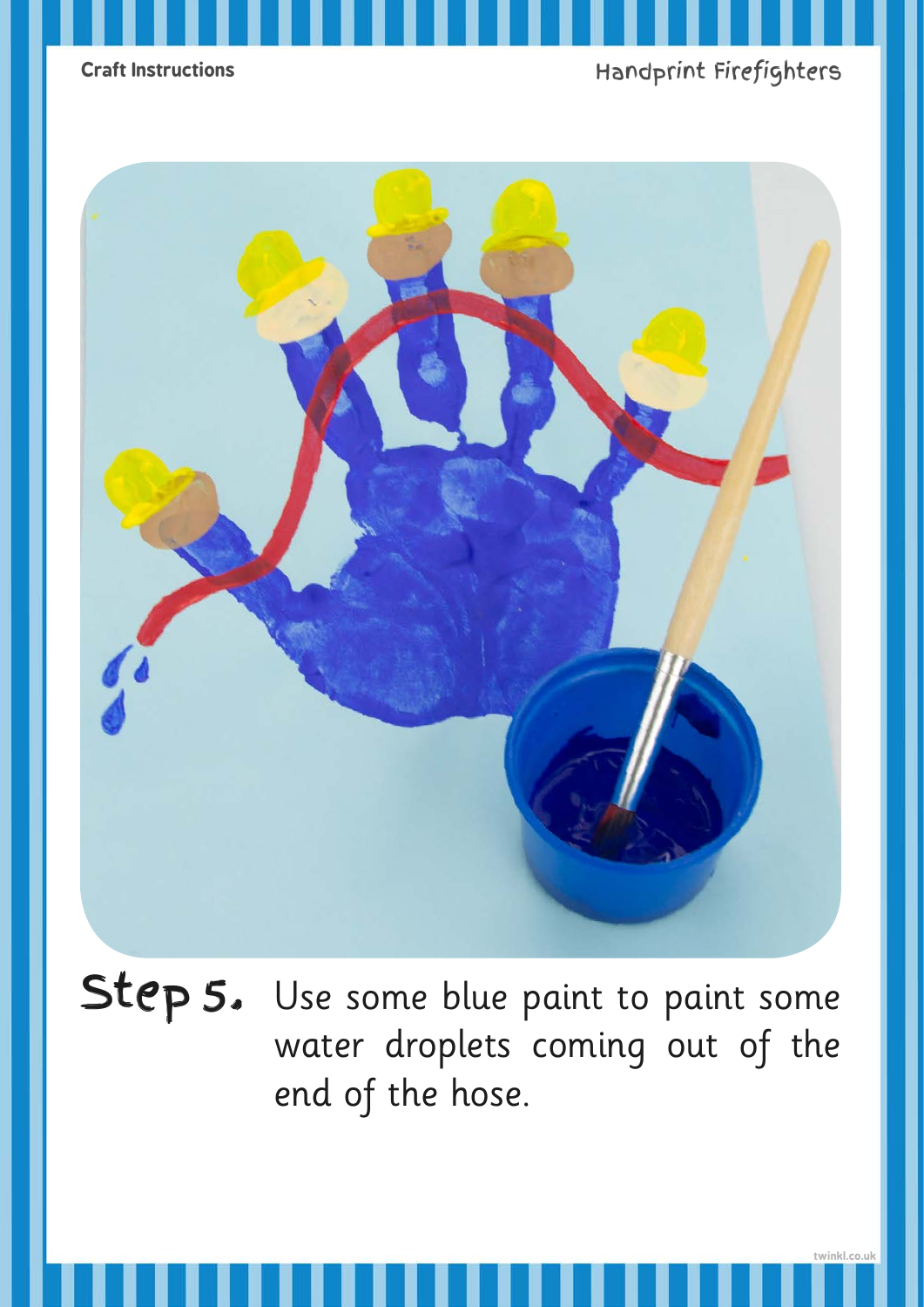![](_page_8_Picture_0.jpeg)

![](_page_8_Picture_2.jpeg)

Step 6. Add detail to the fire hats using yellow or black felt tip pen.